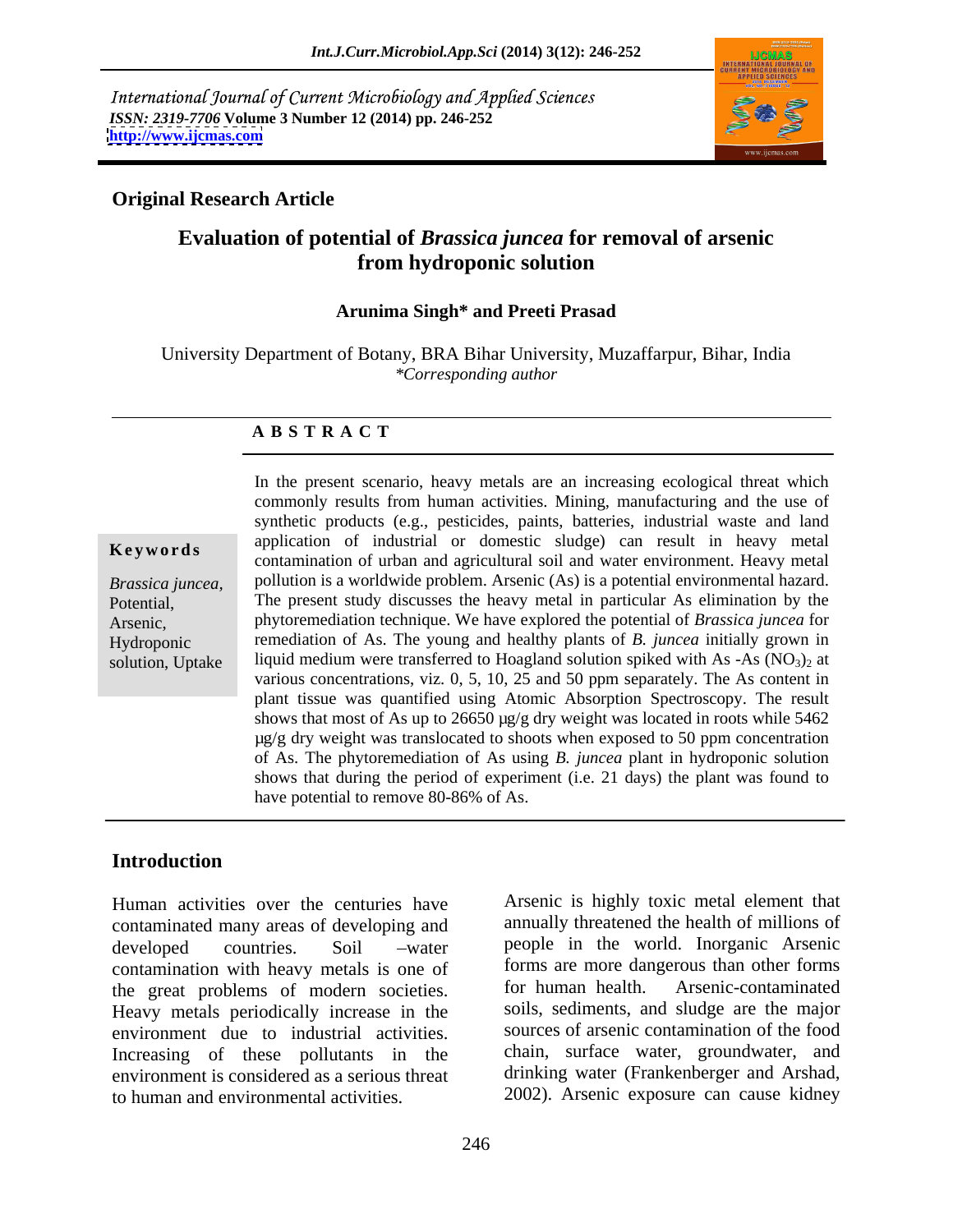and liver damage, erythrocyte haemolysis and cause death. **Plant materials** 

So, there is urgent need to remove Arsenic from the polluted environment. The secus of *D. Junced* were obtained from Phytoremediation is regarded as the cheapest and environmentally most friendly technology for cleaning up soil. Solution for the initiates and diotoughly Phytoremediation makes use of the natural washed in running tap water. Then the seeds<br>were sterilized with 70% ethanol for 30 ability of green plants to accumulate or<br>seconds followed by sterilization with 0.1% degrade toxic heavy metals from seconds followed by sterm allows with 0.170 contaminated environment (Baker, 1994; Kumar *et al.,* 1995; Reeves and Baker, 2000; Pulford and Watson, 2003; Lal and Srivastava, 2010). Topsoil would be preserved and the amount of hazardous materials reduced significantly (Ensley, 2000). The main factors controlling the ability of phytoremediation are plant species, metal availability to plant roots,<br>metal uptake by roots metal translection **Experimental setup** metal uptake by roots, metal translocation from roots to shoots and plant tolerance to toxic metals. The plants which accumulate high amount of heavy metals are known as hyper accumulators. Hyper accumulators can be selected by growing the plants in hydroponic media supplemented with

In the present study, Indian mustard plant has been screened and selected for the phytoremediation of heavy metal – Arsenic. Indian mustard (*Brassica juncea*) also known as mustard greens and leaf mustard, is a species of mustard plants and belongs to the family Brassicaceae. The plant was selected for the phytoremediation study based on their fast growth rate/high biomass along with the tolerance potential to thrive in heavy metals contaminated environment. *Brassica juncea* is best suited for<br>**phytographylical methods** phytoremediating arsenic contamination **Allahytical methods** (Selvaraj et al 2013). The present study aimed to evaluate the uptake potential of arsenic by *B.juncea* plant grown in hydroponic media under *in vitro* condition.

# **Material and Methods Plant materials**

The seeds of *B. juncea* were obtained from local seed's market, Muzaffarpur, Bihar. Seeds were pre-soaked in soap and dettol solution for 15 minutes and thoroughly washed in running tap water. Then the seeds were sterilized with 70% ethanol for 30 seconds followed by sterilization with 0.1% mercuric chloride for 3–5 min. The seeds were thoroughly rinsed 5 times with sterile distilled water. These sterilized seeds were inoculated in test tubes containing MS (Murashige and Skoog, 1962) basal medium supplemented with 3% sucrose. Seedlings were allowed to grow for one month under *in vitro* condition.

## **Experimental setup**

metals. The metals is and 50 ppm of As separately. The Seedlings (one month old) of similar size were transferred to Hoagland nutrient solution (Hoagland and Arnon, 1938), containing various plant nutrients spiked with different concentrations i.e. 0, 5, 10, 25 experiments were carried out in triplicates for 21 days and average values are reported. Sample of 500 µl aliquots were withdrawn from each concentration at an intervals of  $0^{\text{th}}$ ,  $1^{\text{st}}$ ,  $7^{\text{th}}$ ,  $14^{\text{th}}$  and  $21^{\text{st}}$  day of treatment. st day of treatment. These samples were used for the analysis of metal contents. The plants after treatment were harvested as roots and shoots, thoroughly washed three times with deionized water, and then dried at  $60^{\circ}$ C to  $\rm{^{\circ}C}$  to constant weight. The dry weight of roots and shoots were recorded.

## **Analytical methods**

The dried root and shoot samples was digested with 10 ml of perchloric acid: nitric acid (HClO<sub>4</sub>: HNO<sub>3</sub>- 1:5 v/v) mixture separately. Acid digestion was carried out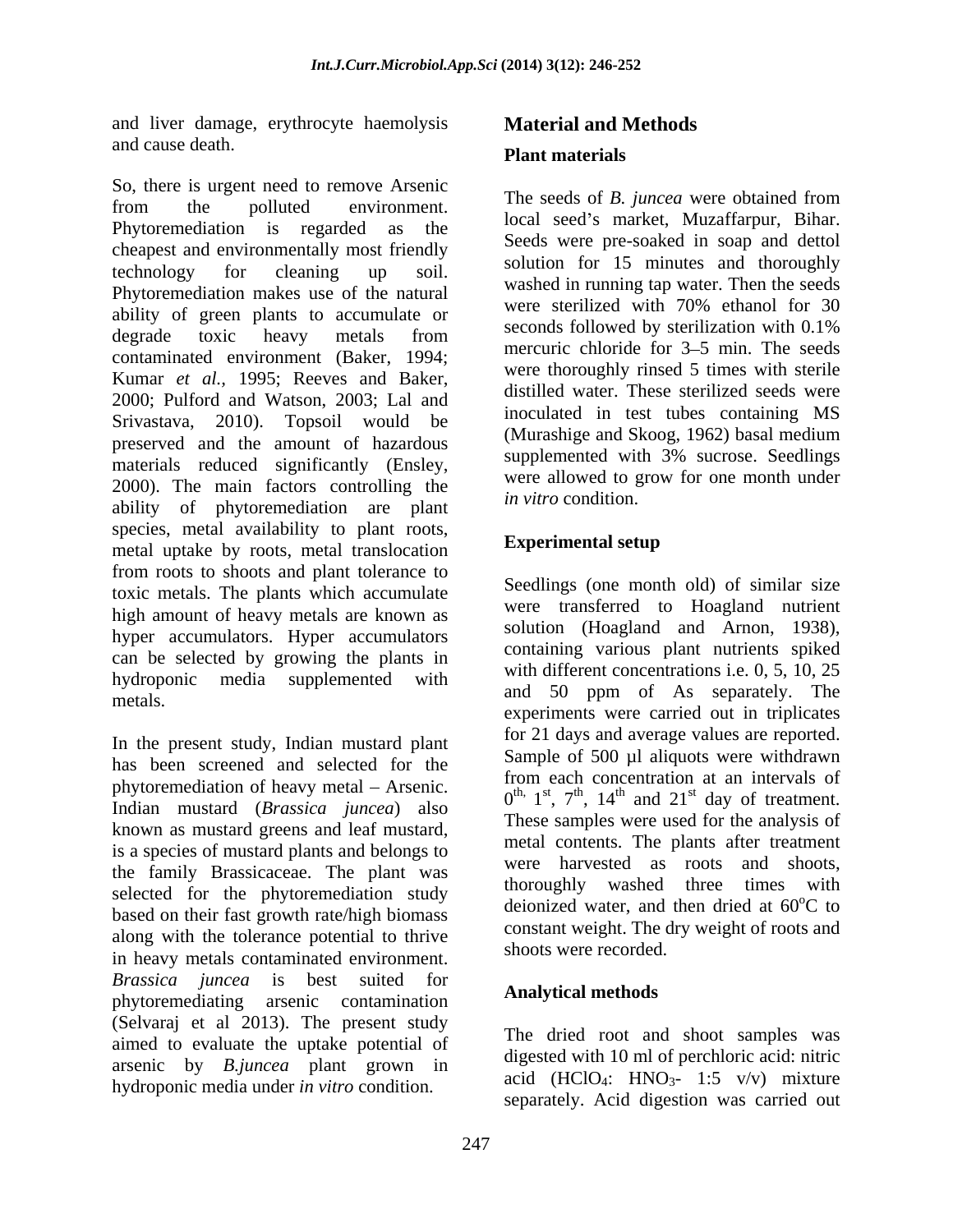on hot plate at  $70-100^{\circ}$  C. The digested sample was dissolved in distilled water, with 4 different concentrations i.e. 5, 10, 25 filtered for the removal of impurities and 50 ppm of As separately including (APHA, 1998) and made up to the desired control. After the experiment the plants were volume. The samples were analyzed by Atomic Absorption Spectrophotometer the bioaccumulation study. using air-acetylene flame to estimate As content in the plant roots as well as in shoots.

The selected metal-As was taken up by the taking out the material from the solution, plants through their roots from the solution. which was properly washed and weight Experimental data were analyzed for uptake of As by the plants of *B. juncea*. The constant weight was taken. The data have experiment was carried out in triplicates and average values are reported. Data were analyzed for mean and standard deviation

```
Translocation factor (TF) = \frac{\text{Show metal content}}{\text{Total plant metal content}} X 100
Bioaccumulation Coefficient (BC) = \frac{\text{Arsenic content g}^{-1} \text{Dry plant tissue}}{\text{Arsenic content ml}^{-1} \text{ nutrient solution}}
```
## **Results and Discussion**

To observe the accumulation of heavy rooted plants of *Brassica juncea* were placed exposure levels. Aliquots of 500 µl were

in Hoagland liquid medium supplemented removed from the solution and harvested for

## **Dry biomass analysis**

**Data analysis** biomass of the roots and shoots of *B. juncea.* The accumulation study is based on the dry The dry biomass was determined after dried at  $60^{\circ}$ C and weighed. Finally the  $\rm{^{\circ}C}$  and weighed. Finally the been presented in the Table 1.

(X±S.D.) using standard statistical methods biomass of the root was 0.21g and 0.098g (Mahajan, 1997). for the shoot at 25 ppm of As. It was 0.016g The ability of plants to translocate heavy weight, respectively at 10 ppm of As metals from the roots to the harvestable concentration; while at 5 ppm, it was 0.028g aerial part is defined as translocation factor, and 0.068g for roots and shoots, respectively TF (Mattina *et al.,* 2003). The (Figure 2). Similar observation was reported phytoextraction rate or bioaccumulation by Quartacci *et al.* (2005) in phytoextraction coefficient was described as the heavy metal of cadmium by the Indian mustard. The data concentration in plant divided by heavy presented in the above table clearly indicates metal concentration in the solution (Kumar that the test plant is capable to grow in the *et al.,* 1995). presence of various concentrations of As, Translocation factor and bioaccumulation contaminated our soil and water bodies. coefficient were computed using the These chemicals accumulate in the plant following formulae: body even after this, if the plants are  $T_{\text{total plant metal content}}$  and  $T_{\text{total plant metal content}}$  and  $T_{\text{total plant metal content}}$ Arsenic content ml<sup>-1</sup> nutrient solution phytoremediation because this technique is Perusal of the table indicates the dry and 0.078g for the roots and shoots dry potential heavy metal, which is surviving, which means that they have the metals and therefore can be used for cheaper and can be easily practiced.

### **As removal from solution by** *B. juncea*

metals in the root and shoot biomass, Metal depletion was studied to understand experiments were performed in which well the potential of plant- *B. juncea* at various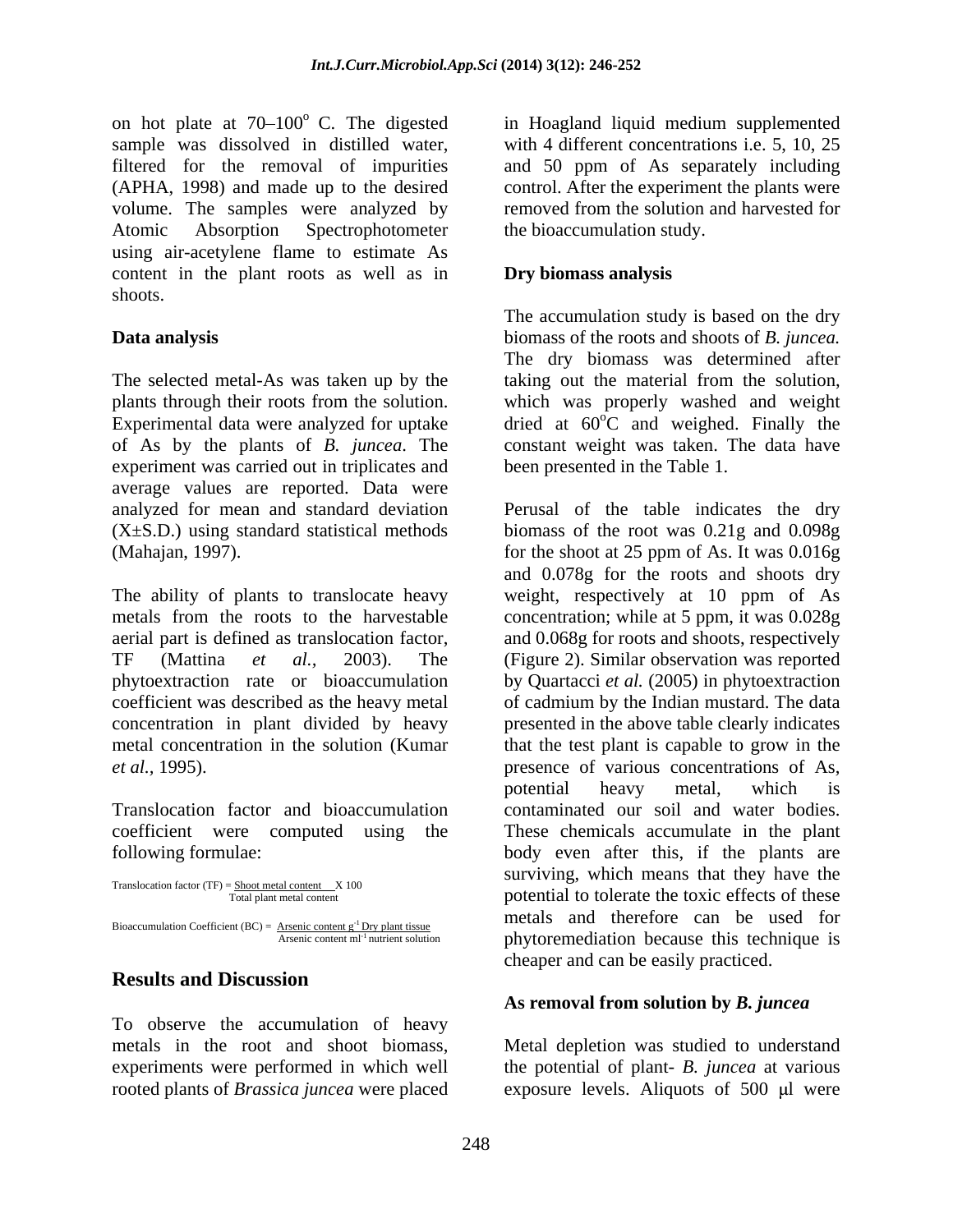withdrawn from each plant growth medium at the interval of 0, 1, 3, 7, 14 and 21 days. biomass producing plant *B. juncea* grown in The depletion of As concentration in the hydroponic solution. The results indicated solution is directly attributed with the removal of metal by *B. juncea.* Figure 1 demonstrates the removal of As from hydroponic solution after 21 days of more in Roots when compared to shoots. exposure period. The research study highlights the metal uptake by *B. juncea* at investigation where *Brassica juncea* was each selected concentrations of As. *B.* used for the removal of copper from soil *juncea* has remediated 80–86% of As from (Ariyakanon and Winaipanich, 2006). lower to higher concentration after 21 days of experiment while at concentrations of 25 consistent throughout the experimental time, with the course of time the removal of As As tolerant species. Phytoextraction

Experiments were also performed for the<br>removal of heavy metal – As from the solution which was spiked with 5 ppm, 10 1997). ppm, 20 ppm and 50 ppm, respectively. *juncea* at 5 ppm to 50 ppm accumulation of of the stem. At 10 and 20 ppm the accumulation heavy metal As in roots was

The study shows that As was efficiently

taken at all concentrations using high increase in accumulation of As in biomass with increase in each selected concentration as well as time. Bioaccumulation was found Similar observations were found in the (Ariyakanon and Winaipanich, 2006).

of exposure. At lower concentrations of 5 More or less similar results have been and 10 ppm, the plants of *B. juncea* have reported in the accumulation pattern of shown As removal up to 81% after 21 days heavy metals in *Amarantus* (Mellem *et al.*, and 50 ppm uptake process was increased up accumulation potential of plants towards to 86% of externally added As (Fig. 1) heavy metal depends on the availability of without the phenomenon of any toxicity. the metals in the soil/ growth media as well The results are similar with the report of Cd as on the plant genotype. However, there removal by *B. juncea* (Anamika *et al.,* was no sign of As toxicity in this plant when 2009). As depletion from solution was found testing in moderately contaminated solution from solution was observed and increased efficiency is related to both plant metal with increasing concentrations. Thus concentration and dry matter yield. Thus, the **Accumulation of As in the roots and** site should be a high yielding crop that can **shoots of** *B. juncea* both tolerate and accumulate the target removal of heavy metal – As from the (Kumar *et al.* 1995, Ebbs and Kockhian heavy metals in *Amarantus* (Mellem *et al.,* Those authors suggested that (50 ppm). Thus, it could be classified as a As tolerant species. Phytoextraction ideal plant species to remedy a contaminated contaminants. Indian mustard demonstrated to accumulate moderate levels of Pb, Zn, Cu 1997).

From the table it is clear that roots of *B*. The bioaccumulation coefficient (BC) of As As was 3045 µg/gm and 26650 µg/gm, presented in Table 2. The result shows that respectively. Similarly at this concentration BC of As 824 to 642 when exposed to the amount accumulated in shoot was 1075 minimum (5 ppm) to higher (50 ppm), µg/gm and 5462 µg/gm of the dry biomass respectively. Further the translocation of 4165 µg/gm and 20,850 µg/gm, period, only 26.1% of As was translocated respectively. from root to shoot at 5 ppm which was the by *B. juncea* has also been determined and metals from roots to shoots was also studied, which showed that after 21 days of exposure maximum quantity.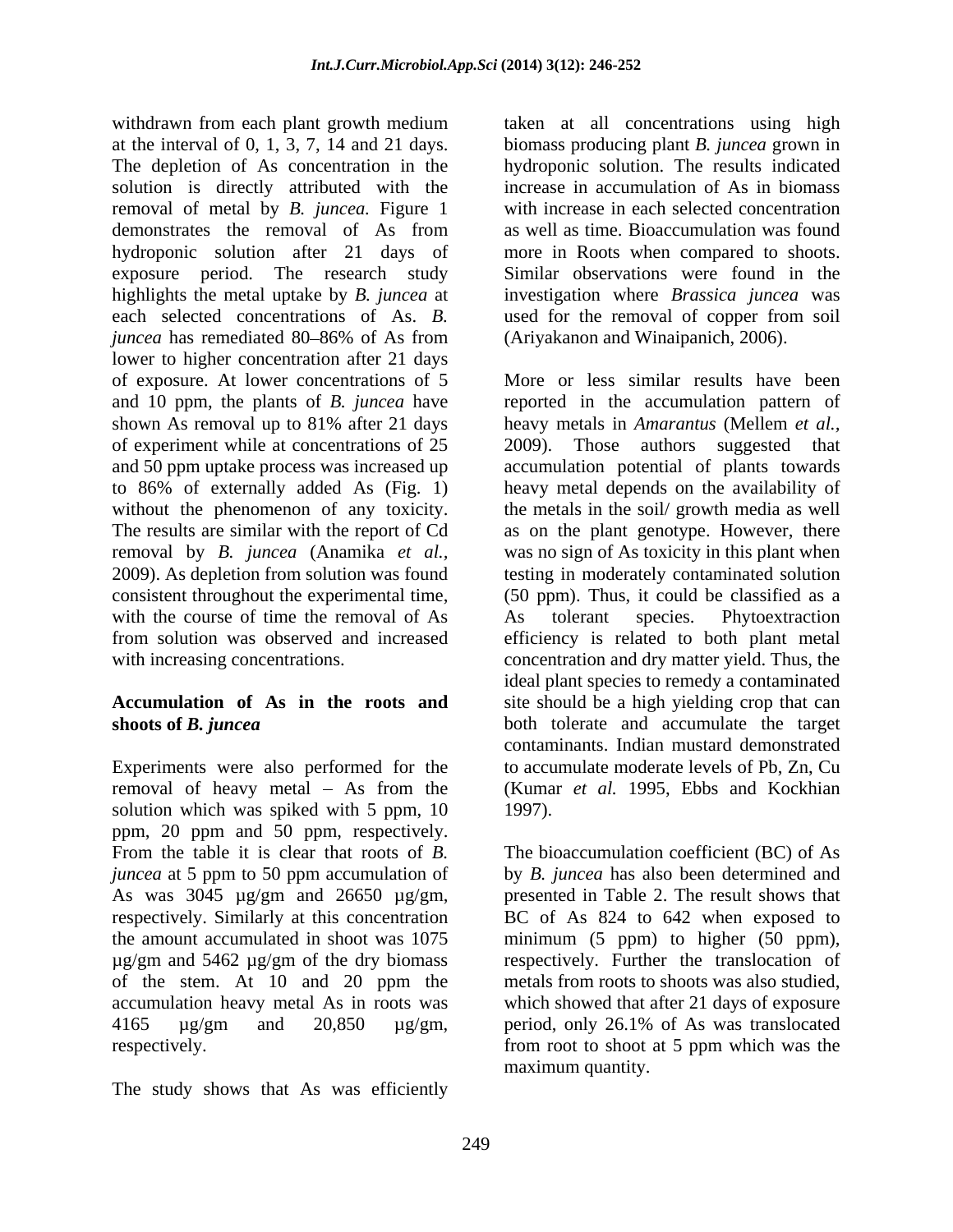| As Concentration    | Dry weight $(g)$ |                 |
|---------------------|------------------|-----------------|
| (ppm)               | Roots            | Shoots          |
|                     | $0.034 + 0.008$  | $0.128 + 0.012$ |
|                     | $0.028 + 0.004$  | $0.068 + 0.014$ |
| 10                  | $0.016 + 0.006$  | $0.078 + 0.016$ |
| $\sim$ $\sim$<br>رے | $0.021 + 0.005$  | $0.098 + 0.027$ |
| 50                  | $0.036 + 0.012$  | $0.107 + 0.016$ |

**Table.1** Dry biomass of *B. juncea* after 21 days of exposure to the different concentrations of As supplemented Hoagland solution

**Table.2** Bioaccumulation coefficient and transport index of *B. juncea*

|                | <b>Arsenic concentration   Bioaccumulation Coefficient   Transport index (%)  </b> |      |
|----------------|------------------------------------------------------------------------------------|------|
| (ppm)          |                                                                                    |      |
|                | 824                                                                                | 26.1 |
| 1 <sub>O</sub> | 617                                                                                | 25.3 |
|                | 933                                                                                | 10.6 |
| 50             | 642                                                                                | 17.2 |

**Fig.1** % removal of As from hydroponic solution by *B. juncea*

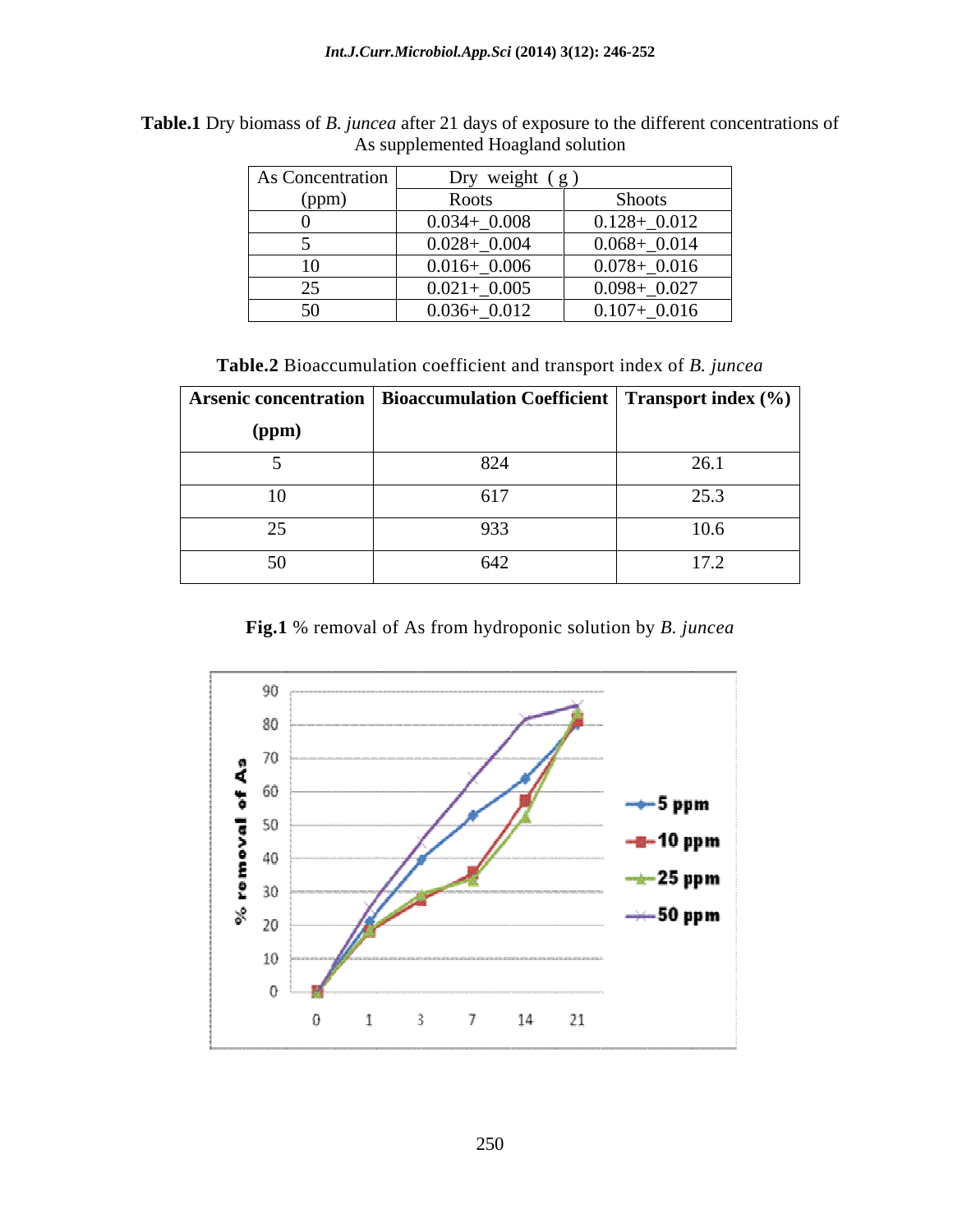



plants. Transport across root cellular in phytoremediation technology for membrane is an important process which remediation of As directly from the initiates metal absorption in the plant tissues.

Uptake and accumulation of soil contaminants by the plant biomass is a Anamika, S., Eapen, S., Fulekar, M.H. well reported phenomenon. In plants, uptake of metals occurs primarily through the roots, so this is the primary site for environment. Rom. Biotechno. Lett., regulating their accumulation (Rahman *et al.,* 2005). Many contaminants are also known to be broken down by plant Phytoremediation of Copper enzymes into metabolites of parent compounds and these metabolites are feverally, though not always less toxic one than the parent compound (Arthur *et al.*, 31(1): 49–56.

In conclusion phytoremediation is widely considered as an emerging bio-based low cost and ecologically responsible  $Rev.$  *Plant Sci.*, 24: 109–122. alternative to the expensive physical chemical methods currently practiced to being of the situ heavy metal clean up the contaminated environment. In

The TF values can describe the movement bioaccumulation was achieved in *Brassica*  and distribution of heavy metals in the *juncea* indicates that this plant can be used in phytoremediation technology for remediation of As directly from the contamination sites.

## **References**

- 2009. Potential of *Medicago sativa* for uptake of cadmium from contaminated environment. *Rom. Biotechno. Lett.*, 14(1): 4164 4169.
- Ariyakanon, N., Winaipanich, B. 2006. Phytoremediation of Copper Contaminated Soil by *Brassica juncea* (L.) Czern and *Bidens alba* (L.) DC. var. *radiate. J. Sci. Res. Chula. Univ.,*  $31(1): 49-56.$
- 2005). Arthur, E.L., Rice, P.J., Rice, P.J., Anderson, T.A., Baladi, S.M., Henderson, K.L.D., Coats, J.R. 2005. Phytoremedation - an overview. *Crit.*
- present investigation higher As using crops of metal-accumulating Baker, A.J.M., *et al.* 1994. The possibility of in situ heavy metal decontamination of polluted soils